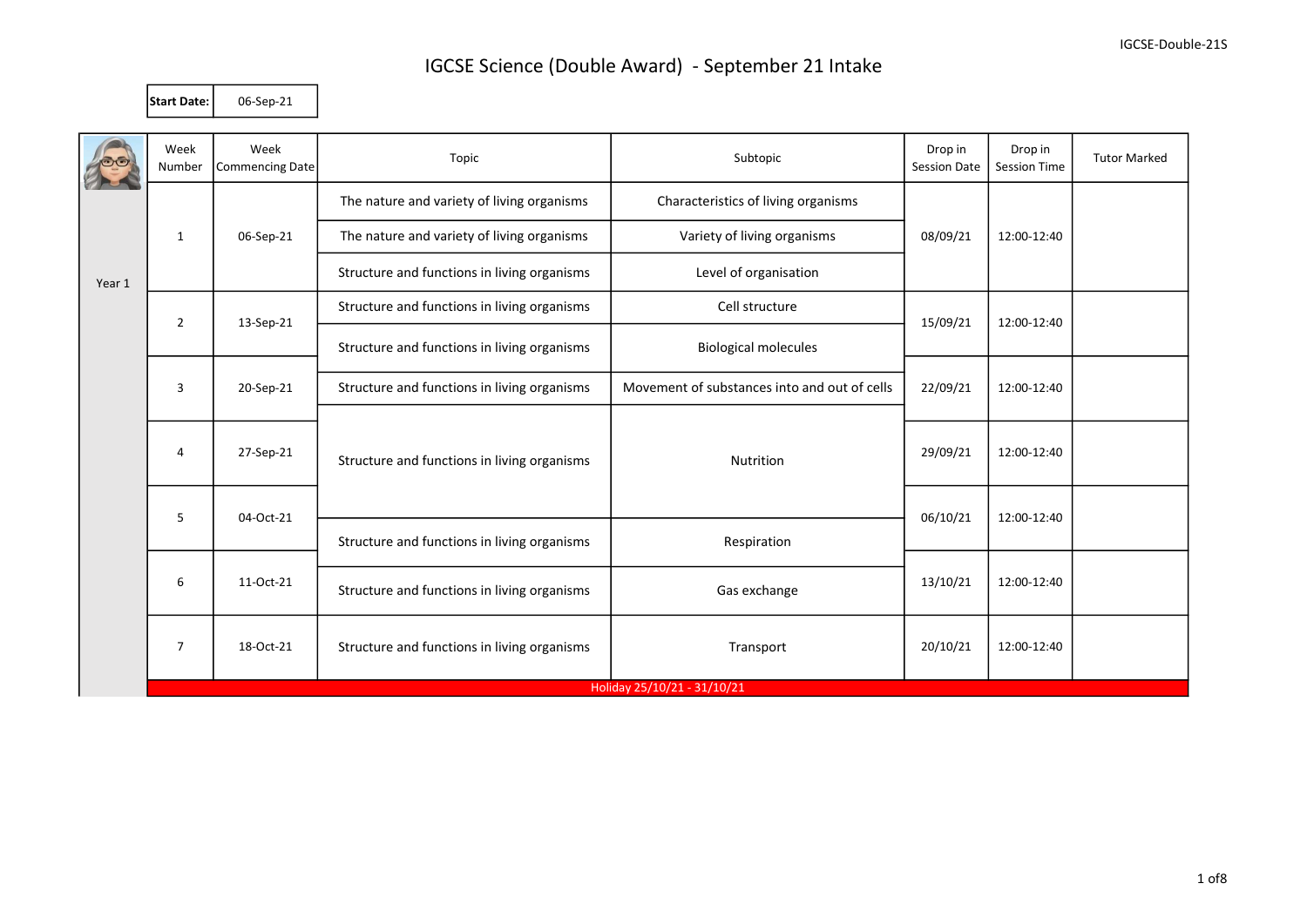| Week<br>Number              | Week<br>Commencing Date | Topic                                       | Subtopic                            | Drop in<br>Session Date | Drop in<br>Session Time | <b>Tutor Marked</b> |
|-----------------------------|-------------------------|---------------------------------------------|-------------------------------------|-------------------------|-------------------------|---------------------|
|                             |                         | Structure and functions in living organisms | Transport                           |                         |                         |                     |
| 8                           | 01-Nov-21               | Structure and functions in living organisms | Excretion                           | 03/11/21                | 12:00-12:40             |                     |
| 9                           | 08-Nov-21               | Structure and functions in living organisms | Coordination and response           | 10/11/21                | 12:00-12:40             |                     |
| 10                          | 15-Nov-21               |                                             |                                     | 17/11/21                | 12:00-12:40             |                     |
|                             |                         |                                             |                                     |                         |                         |                     |
| 11                          | 22-Nov-21               | Reproduction and inheritance                | Reproduction                        | 24/11/21                | 12:00-12:40             |                     |
| 12                          | 29-Nov-21               | Reproduction and inheritance                | Inheritance                         | 01/12/21                | 12:00-12:40             |                     |
| 13                          | 06-Dec-21               |                                             |                                     | 08/12/21                | 12:00-12:40             |                     |
|                             |                         | Ecology and the environment                 | The organism in the environment     |                         |                         |                     |
| 14                          | 13-Dec-21               | Ecology and the environment                 | Feeding relationships               | 15/12/21                | 12:00-12:40             |                     |
|                             |                         | Ecology and the environment                 | Cycles within ecosystems            |                         |                         |                     |
| Holiday 20/12/21 - 09/01/22 |                         |                                             |                                     |                         |                         |                     |
| 15                          | 10-Jan-22               | Ecology and the environment                 | Human influences on the environment | 12/01/22                | 12:00-12:40             |                     |
| 16                          | 17-Jan-22               | Use of biological resources                 | Food production                     | 19/01/22                | 12:00-12:40             |                     |
|                             |                         | Use of biological resources                 | Selective breeding                  |                         |                         |                     |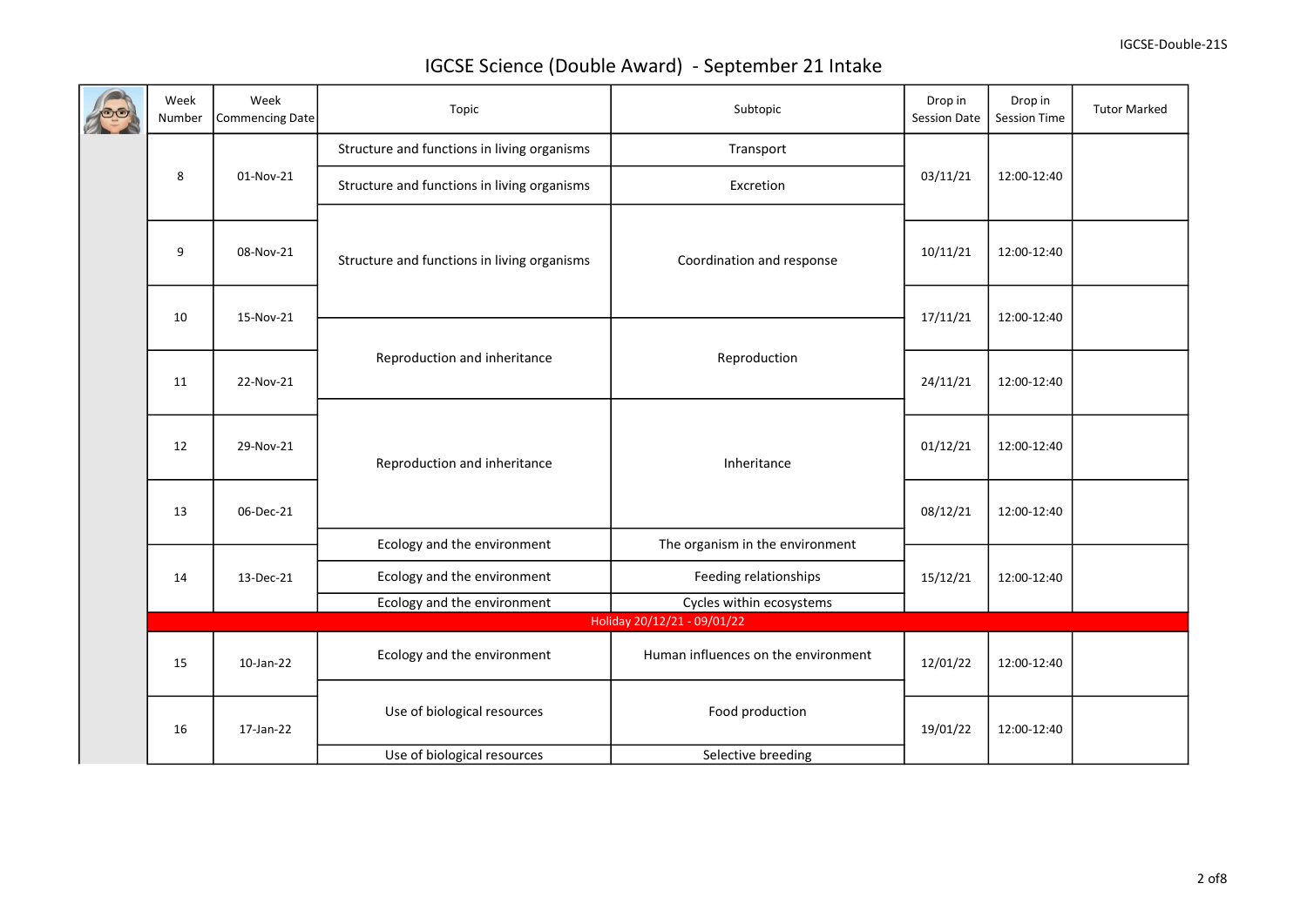| Week<br>Number | Week<br><b>Commencing Date</b> | Topic                       | Subtopic                                                                                                 | Drop in<br>Session Date | Drop in<br>Session Time | <b>Tutor Marked</b> |
|----------------|--------------------------------|-----------------------------|----------------------------------------------------------------------------------------------------------|-------------------------|-------------------------|---------------------|
| 17             | 24-Jan-22                      | Use of biological resources | Genetic modification (genetic engineering)                                                               | 26/01/22                | 12:00-12:40             | <b>Biology mock</b> |
|                |                                | Principles of chemistry     | States of matter                                                                                         |                         |                         |                     |
| 18             | 31-Jan-22                      | Principles of chemistry     | Elements, compounds and mixtures                                                                         | 02/02/22                | 12:00-12:40             |                     |
| 19             |                                | Principles of chemistry     | Atomic structure                                                                                         |                         |                         |                     |
|                | 07-Feb-22                      | Principles of chemistry     | The Periodic Table                                                                                       | 09/02/22                | 12:00-12:40             |                     |
|                |                                |                             | Holiday 14/2/22 - 20/02/22                                                                               |                         |                         |                     |
| 20             | 21-Feb-22                      | Principles of chemistry     | Chemical formulae and equations                                                                          | 23/02/22                | 12:00-12:40             |                     |
| 21             | 28-Feb-22                      | Principles of chemistry     | Ionic bonding                                                                                            | 02/03/22                | 12:00-12:40             |                     |
| 22             | 07-Mar-22                      | Principles of chemistry     | Covalent bonding                                                                                         | 09/03/22                | 12:00-12:40             |                     |
| 23             | 14-Mar-22                      | Inorganic chemistry         | Group 1 (alkali metals) - lithium, sodium and<br>potassium<br>Group 7 (halogens) – chlorine, bromine and | 16/03/22                | 12:00-12:40             |                     |
|                |                                | Inorganic chemistry         | iodine                                                                                                   |                         |                         |                     |
| 24             | 21-Mar-22                      | Inorganic chemistry         | Gases in the atmosphere                                                                                  | 23/03/22                | 12:00-12:40             |                     |
|                |                                | Inorganic chemistry         | Reactivity series                                                                                        |                         |                         |                     |
| 25             | 28-Mar-22                      | Inorganic chemistry         | Acids and alkalis                                                                                        | 30/03/22                | 12:00-12:40             |                     |
|                |                                |                             | Holiday 04/04/22 - 24/04/22                                                                              |                         |                         |                     |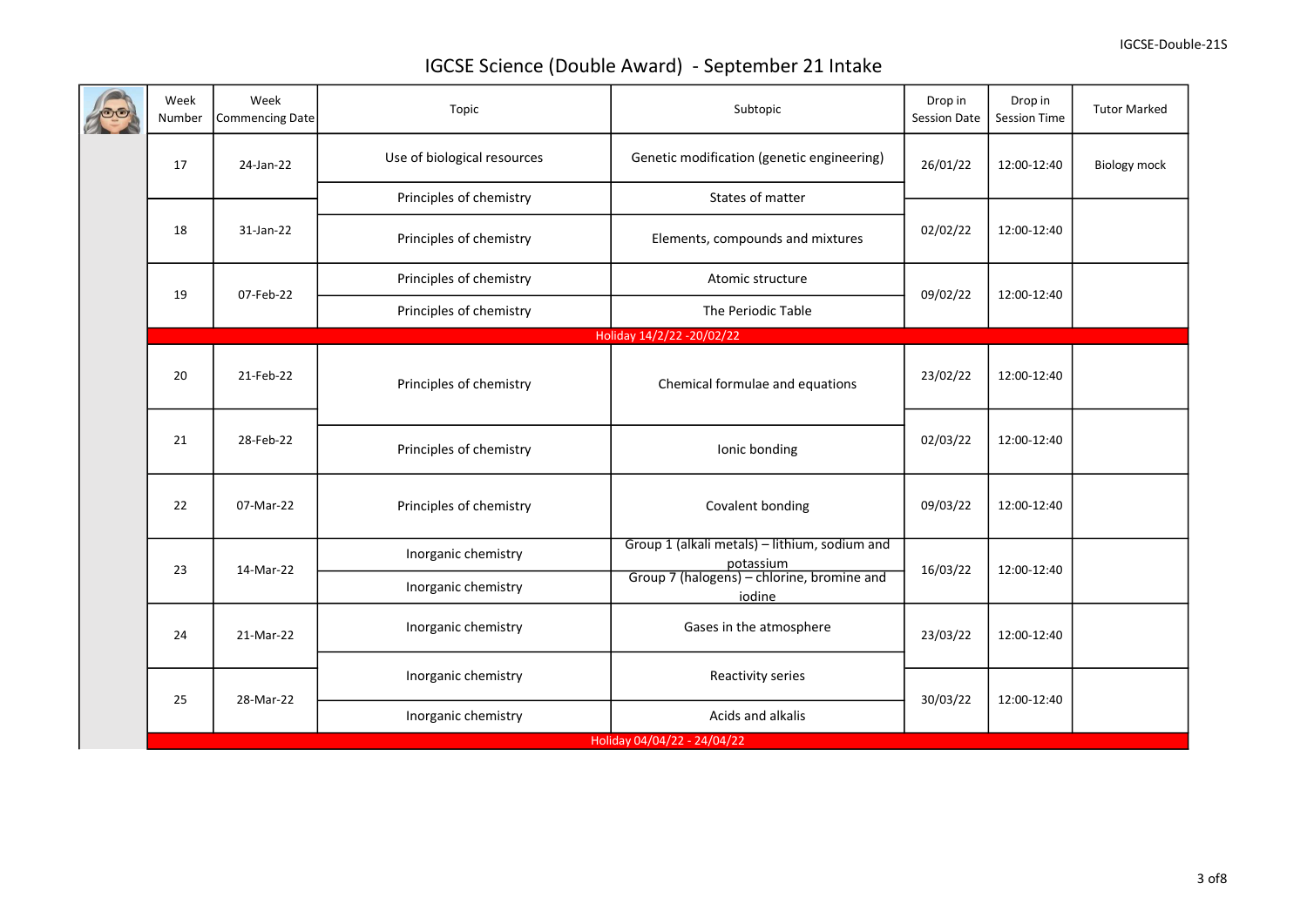|  | Week<br>Number              | Week<br>Commencing Date | Topic               | Subtopic                            | Drop in<br><b>Session Date</b> | Drop in<br>Session Time | <b>Tutor Marked</b> |  |  |  |
|--|-----------------------------|-------------------------|---------------------|-------------------------------------|--------------------------------|-------------------------|---------------------|--|--|--|
|  | 26                          | 25-Apr-22               | Inorganic chemistry | Acids, bases and salt preparation   | 27/04/22                       | 12:00-12:40             |                     |  |  |  |
|  |                             |                         | Inorganic chemistry | Chemical tests                      |                                | 12:00-12:40             |                     |  |  |  |
|  | 27                          | 26/04/22                | Physical chemistry  | Energetics                          | 28/04/22                       |                         |                     |  |  |  |
|  | 28                          | 27/04/22                | Physical chemistry  | Rates of reaction                   | 29/04/22                       | 12:00-12:40             |                     |  |  |  |
|  | 29                          |                         | Physical chemistry  | Reversible reactions and equilibria | 30/04/22                       | 12:00-12:40             |                     |  |  |  |
|  |                             | 28/04/22                | Organic chemistry   | Introduction                        |                                |                         |                     |  |  |  |
|  | 30                          | 29/04/22                | Organic chemistry   | Crude oil                           | 01/05/22                       | 12:00-12:40             |                     |  |  |  |
|  | Holiday 30/05/22 - 05/06/22 |                         |                     |                                     |                                |                         |                     |  |  |  |
|  | 31                          | 06-Jun-22               | Organic chemistry   | Alkanes                             | 08/06/22                       | 12:00-12:40             |                     |  |  |  |
|  |                             |                         | Organic chemistry   | Alkenes                             |                                |                         |                     |  |  |  |
|  | 32                          | 13-Jun-22               | Organic chemistry   | Synthetic polymers                  | 15/06/22                       | 12:00-12:40             | Chemistry mock      |  |  |  |
|  |                             |                         | Forces and motion   | Units                               |                                |                         |                     |  |  |  |
|  | 33                          | 20-Jun-22               | Forces and motion   | Movement and position               | 22/06/22                       | 12:00-12:40             |                     |  |  |  |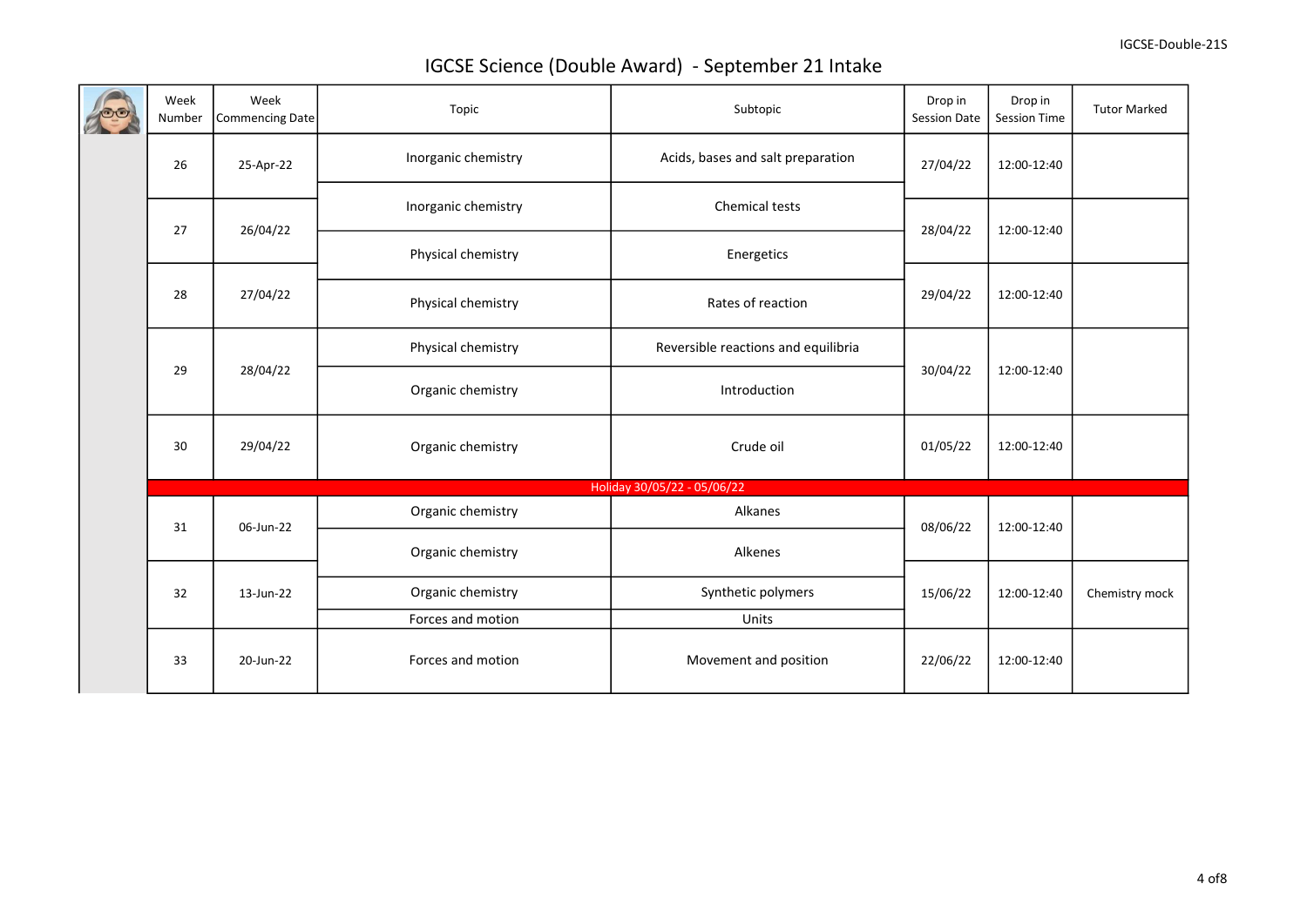|        | Week<br>Number | Week<br>Commencing Date | Topic                                 | Subtopic                       | Drop in<br>Session Date | Drop in<br>Session Time | <b>Tutor Marked</b> |  |
|--------|----------------|-------------------------|---------------------------------------|--------------------------------|-------------------------|-------------------------|---------------------|--|
|        | 34             | 27-Jun-22               | Forces and motion                     | Forces and movement            | 29/06/22                | 12:00-12:40             |                     |  |
|        | 35             | 04-Jul-22               | Electricity                           | (Units                         | 06/07/22                | 12:00-12:40             |                     |  |
|        | 36             | $11$ -Jul-22            | Electricity                           | Mains electricity              | 13/07/22                | 12:00-12:40             |                     |  |
|        |                |                         | Electricity                           | Energy and voltage in circuits |                         |                         |                     |  |
|        |                |                         |                                       | Holiday 18/07/22 -04/09/22     |                         |                         |                     |  |
| Year 2 | $\mathbf{1}$   | 05-Sep-22               | Electricity                           | Energy and voltage in circuits | 07/09/22                | 13:00-13:40             |                     |  |
|        | $\overline{2}$ |                         | Waves                                 | Units                          |                         |                         |                     |  |
|        |                | 12-Sep-22               |                                       |                                | 14/09/22                | 13:00-13:40             |                     |  |
|        | $\overline{3}$ |                         | Waves                                 | Properties of waves            |                         |                         |                     |  |
|        |                | 19-Sep-22               |                                       |                                | 21/09/22                | 13:00-13:40             |                     |  |
|        |                |                         | Waves                                 | The electromagnetic spectrum   |                         |                         |                     |  |
|        | 4              | 26-Sep-22               | Waves                                 | Light and sound                | 28/09/22                | 13:00-13:40             |                     |  |
|        | 5              | 03-Oct-22               | Energy resources and energy transfers | Units                          | 05/10/22                | 13:00-13:40             |                     |  |
|        |                |                         | Energy resources and energy transfers | Energy transfers               |                         |                         |                     |  |
|        |                |                         |                                       |                                |                         |                         |                     |  |
|        | 6              | 10-Oct-22               | Energy resources and energy transfers | Work and power                 | 12/10/22                | 13:00-13:40             |                     |  |
|        |                |                         | Solids, liquids and gases             | Units                          |                         |                         |                     |  |
|        | $\overline{7}$ | 17-Oct-22               | Solids, liquids and gases             | Density and pressure           | 19/10/22                | 13:00-13:40             |                     |  |
|        |                |                         |                                       |                                |                         |                         |                     |  |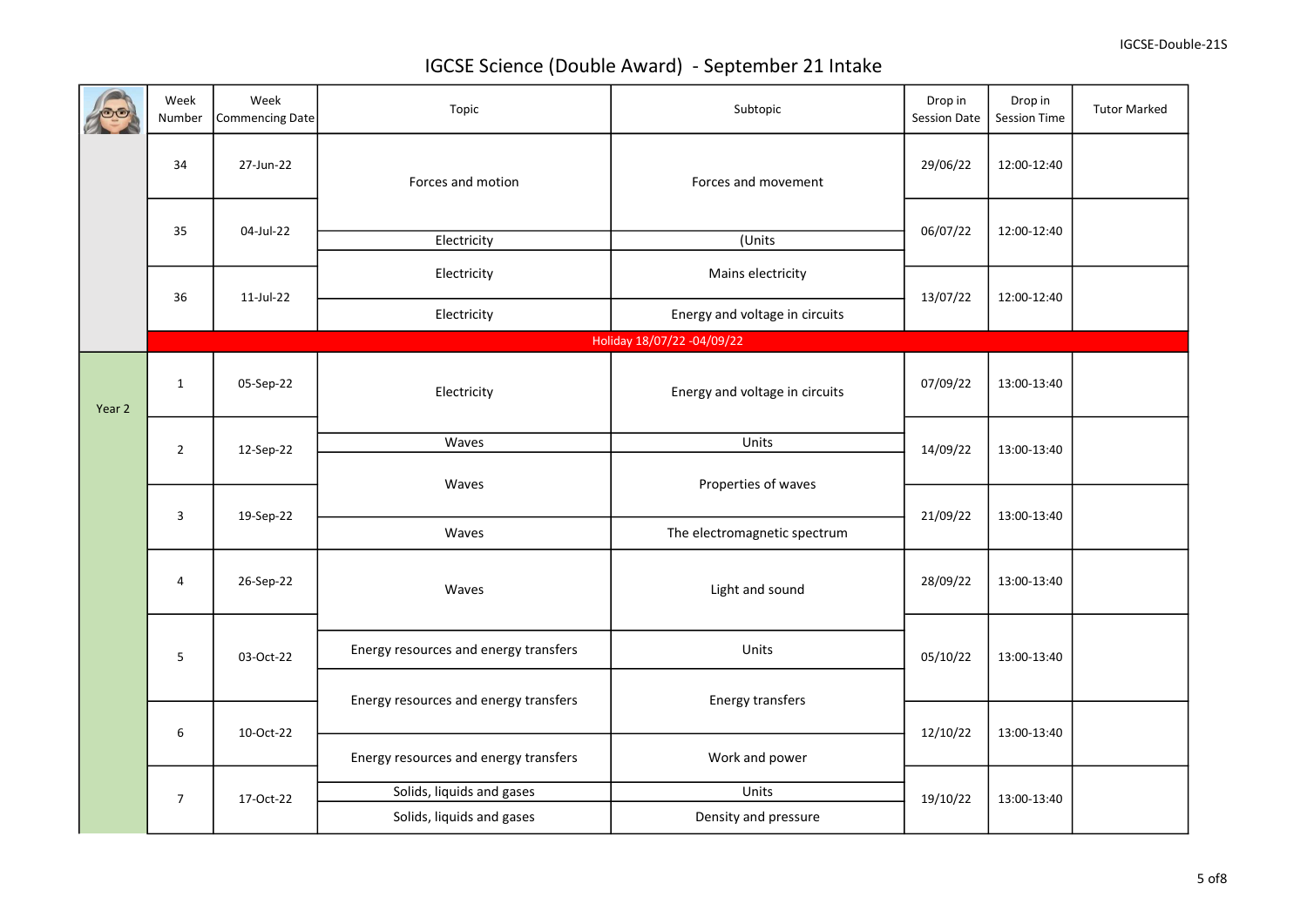| Week<br>Number | Week<br>Commencing Date | Topic                                       | Subtopic                    | Drop in<br>Session Date | Drop in<br>Session Time | <b>Tutor Marked</b> |
|----------------|-------------------------|---------------------------------------------|-----------------------------|-------------------------|-------------------------|---------------------|
|                |                         |                                             | Holiday 24/10/22 - 30/10/22 |                         |                         |                     |
|                |                         | Solids, liquids and gases                   | Density and pressure        |                         |                         |                     |
| 8              | 31-Oct-22               | Solids, liquids and gases                   | Ideal gas molecules         | 02/11/22                | 13:00-13:40             |                     |
| 9              | 07-Nov-22               | Magnetism and electromagnetism              | Units                       | 09/11/22                | 13:00-13:40             |                     |
|                |                         | Magnetism and electromagnetism              | Magnetism                   |                         |                         |                     |
| 10             | 14-Nov-22               | Magnetism and electromagnetism              | Electromagnetism            | 16/11/22                | 13:00-13:40             |                     |
|                |                         | Magnetism and electromagnetism              | Electromagnetic induction   |                         |                         |                     |
|                |                         | Radioactivity and particles                 | Units                       |                         | 13:00-13:40             |                     |
| 11             | 21-Nov-22               |                                             |                             | 23/11/22                |                         |                     |
| 12             | 28-Nov-22               | Radioactivity and particles                 | Radioactivity               | 30/11/22                | 13:00-13:40             |                     |
| 13             | 05-Dec-22               | Radioactivity and particles                 | Fission and fusion          | 07/12/22                | 13:00-13:40             |                     |
|                |                         |                                             | Units                       |                         |                         |                     |
| 14             | 12-Dec-22               | Astrophysics                                |                             | 14/12/22                | 13:00-13:40             |                     |
|                |                         | Astrophysics                                | Motion in the universe      |                         |                         |                     |
|                |                         |                                             | Holiday 19/12/22 - 08/01/23 |                         |                         |                     |
|                |                         | Astrophysics                                | Motion in the universe      |                         |                         |                     |
| 15             | 09-Jan-23               | Astrophysics                                | Stellar evolution           | 11/01/23                | 13:00-13:40             | Physics mock        |
| 16             | 16-Jan-23               | The nature and variety of living organisms  | Recap                       | 18/01/23                | 13:00-13:40             |                     |
|                |                         | Structure and functions in living organisms | Recap                       |                         |                         |                     |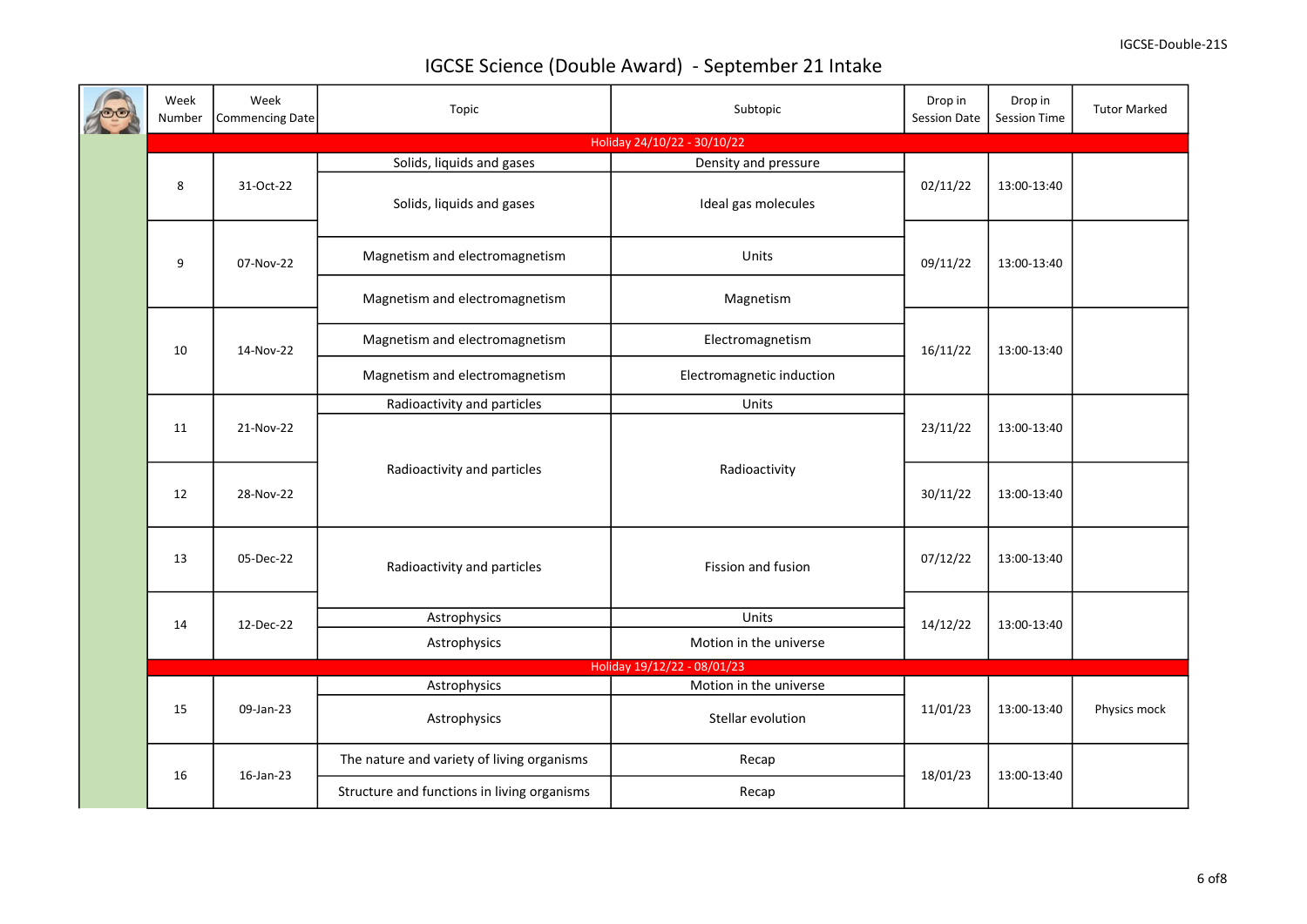|  | Week<br>Number | Week<br>Commencing Date | Topic                                 | Subtopic                    | Drop in<br>Session Date | Drop in<br>Session Time | <b>Tutor Marked</b> |
|--|----------------|-------------------------|---------------------------------------|-----------------------------|-------------------------|-------------------------|---------------------|
|  | 17             | 23-Jan-23               | Reproduction and inheritance          | Recap                       | 25/01/23                | 13:00-13:40             |                     |
|  |                |                         | Ecology and the environment           | Recap                       |                         |                         |                     |
|  | 18             | 30-Jan-23               | Use of biological resources           | Recap                       | 01/02/23                | 13:00-13:40             |                     |
|  |                |                         | Physical chemistry                    | Recap                       |                         |                         |                     |
|  | 19             | 06-Feb-23               | Inorganic chemistry                   | Recap                       | 08/02/23                | 13:00-13:40             |                     |
|  |                |                         |                                       | Holiday 13/02/23 - 19/02/23 |                         |                         |                     |
|  | 20             | 20-Feb-23               | Physical chemistry                    | Recap                       | 22/02/23                | 13:00-13:40             |                     |
|  |                |                         | Organic chemistry                     | Recap                       |                         |                         |                     |
|  | 21             | 27-Feb-23               | Forces and motion                     | Recap                       | 01/03/23                | 13:00-13:40             |                     |
|  |                |                         | Electricity                           | Recap                       |                         |                         |                     |
|  | 22             | 06-Mar-23               | Waves                                 | Recap                       | 08/03/23                | 13:00-13:40             |                     |
|  |                |                         | Energy resources and energy transfers | Recap                       |                         |                         |                     |
|  | 23             | 13-Mar-23               | Solids, liquids and gases             | Recap                       | 15/03/23                | 13:00-13:40             |                     |
|  | 24             | 20-Mar-23               | Magnetism and electromagnetism        | Recap                       | 22/03/23                | 13:00-13:40             |                     |
|  |                |                         | Radioactivity and particles           | Recap                       |                         |                         |                     |
|  | 25             | 27-Mar-23               | Astrophysics                          | Recap                       | 29/03/23                | 13:00-13:40             |                     |
|  |                |                         |                                       | Holiday 03/04/21-23/04/23   |                         |                         |                     |
|  | 26             | 24-Apr-23               |                                       |                             | 26/04/23                | 13:00-13:40             |                     |
|  | 27             | 01-May-23               |                                       |                             |                         |                         |                     |